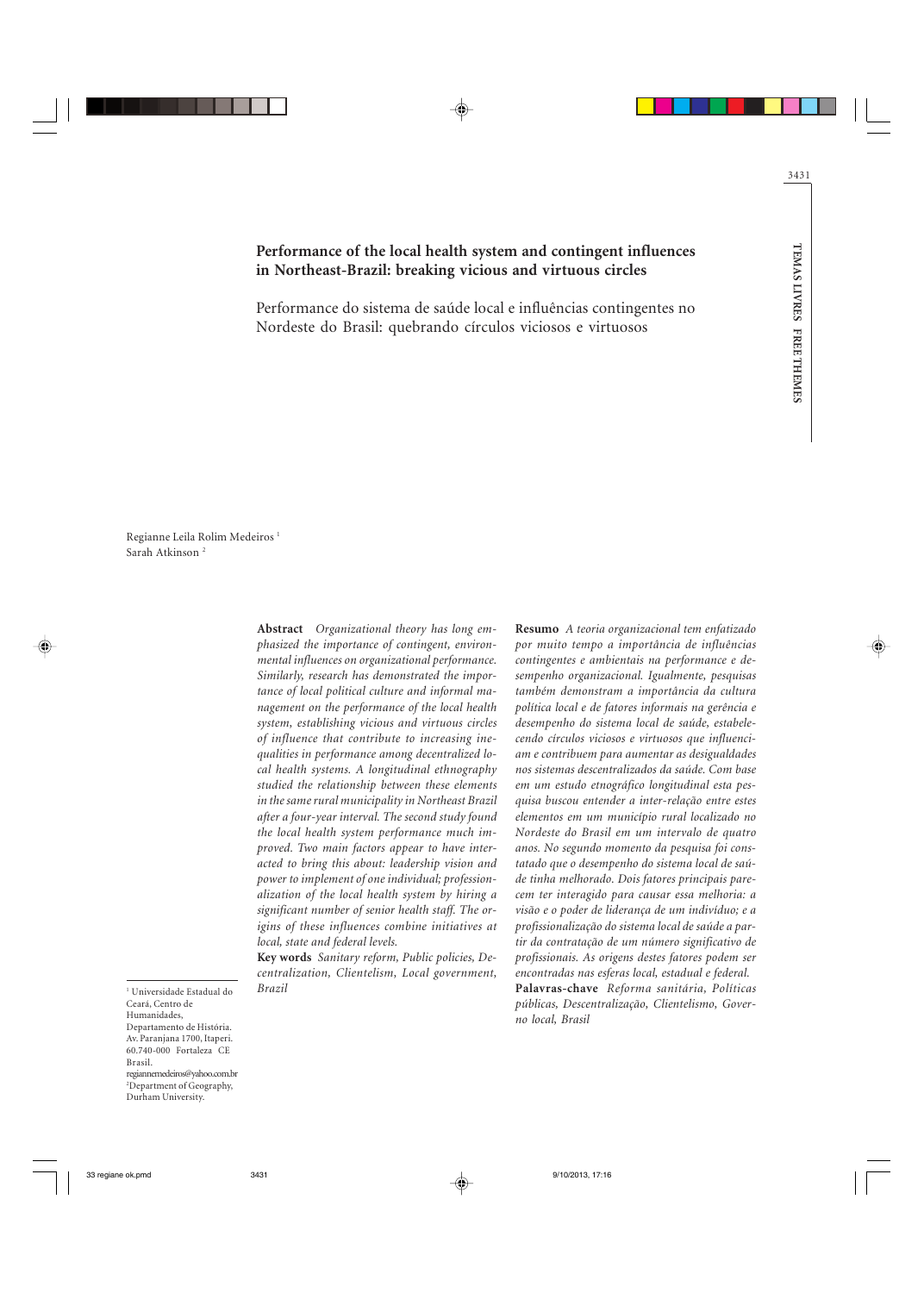### Introduction

The extensive literature on health sector or systems reform put out during the 'nineties has at its heart two questions with respect to change: first, what changes are needed and secondly how those changes can be effected. This paper addresses the second of these two questions with reference to health reform and changes in performance of one local health system in the Northeast of Brazil between 1996 and 2000. The question of what changes are needed is taken as a given in this study.

The political shift in Brazil in the mid-'eighties from military rule to democratic elections was accompanied by a new constitution and major reviews of public sector organisations. The review of the Brazilian health system resulted in a programme for reform based on four key principles: decentralisation; participation; unification (of the disparate parallel systems); universal access<sup>1</sup>. The driving factor behind this reform was the necessity to reorganize the national health system and overcome inequalities, linking democratization to the idea of health for all<sup>2</sup>.

Whilst much of the public wrangling around the reform agenda concerns payment schedules and the relationship with the large private sector, it is the policy for decentralisation that creates a rich research environment for exploring processes of change within an organisation. Decentralisation specifically gives space for decision-making and organisational structure to the local health system, which in the case of Brazil is the health system within a município, the third tier in the administrative structure (Federal, State, Município). The call for local determination of structure and process in health system management was a major element in the health reform movement during the years of military rule and can be seen to echo amongst other things a shift in management thinking seen around the same time in the 'sixties and 'seventies. A series of empirical studies on organisational form and performance demonstrated that different organisational forms suited different situations and became called the contingency approach<sup>3-5</sup>. Of particular relevance to a decentralised, local organisation is the work of contingency theorists that argued that organisational form should be contingent on the external, local environment of that organisation<sup>6</sup>. However, others have argued that this relationship is not one of simple determinism since all organisational forms are decided by people. The complex influences on purposeful human behaviour such as personal and group interests or local and organisational cultures need to be incorporated into understanding the relationships between organisations and their environments<sup>7,8</sup>.

These themes of the formal organisational structures, the contingent environment and the role of human agency found in debates in management theory are the themes explored through the empirical study presented here in order to contribute to addressing the question of how changes can be effected. The vast majority of work made on organisational change and management has been in the private business sector rather than the public service sector and located in the industrialised or developed countries of North America, Europe, Australia and Japan. Some explorations of the influence of different cultures in terms of values, acceptable patterns of behaviour and management roles have been made, again mainly in the private, business sector, such as Geert Hofstede's study on variations in work practices within IBM in different countries<sup>9,10</sup>. Our study, based on located the public health sector in Ceará, in the Northeast Brazil, provides a contribution towards expanding the coverage of empirical work taking a contingency type approach to study change in organisational performance.

### The Contingent Local Environment, Northeast Brazil

An exploration of the influence of the contingent environment on the functioning of the local health system needs to be placed within the relevant contemporary debates on social relations in Brazil. These debates hinge around the legacy of so-called traditional relations within modernity<sup>11-13</sup>.

A common view is that traditional oligarchic elites and the importance of clientelism are in decline in contemporary Brazil as a result of the increasing process of industrialisation associated with changing relationships of production $12$ , the acceleration of economic growth during the  $s$ eventies<sup>14,15</sup> and the intensification of social movements and social awareness during the 'eighties<sup>16</sup>. However, this view is contested. Some analysts argue that the economic modernisation programme of the military government was dependent on the support of local elites for implementation and in turn reaffirmed their oligarchic power<sup>17</sup>. Moreover, while the local landholding patriarch of a predominantly agrarian economy may be something of the past, the importance of clientelistic relationships may persist in new forms18,19 and co-exist with the new economic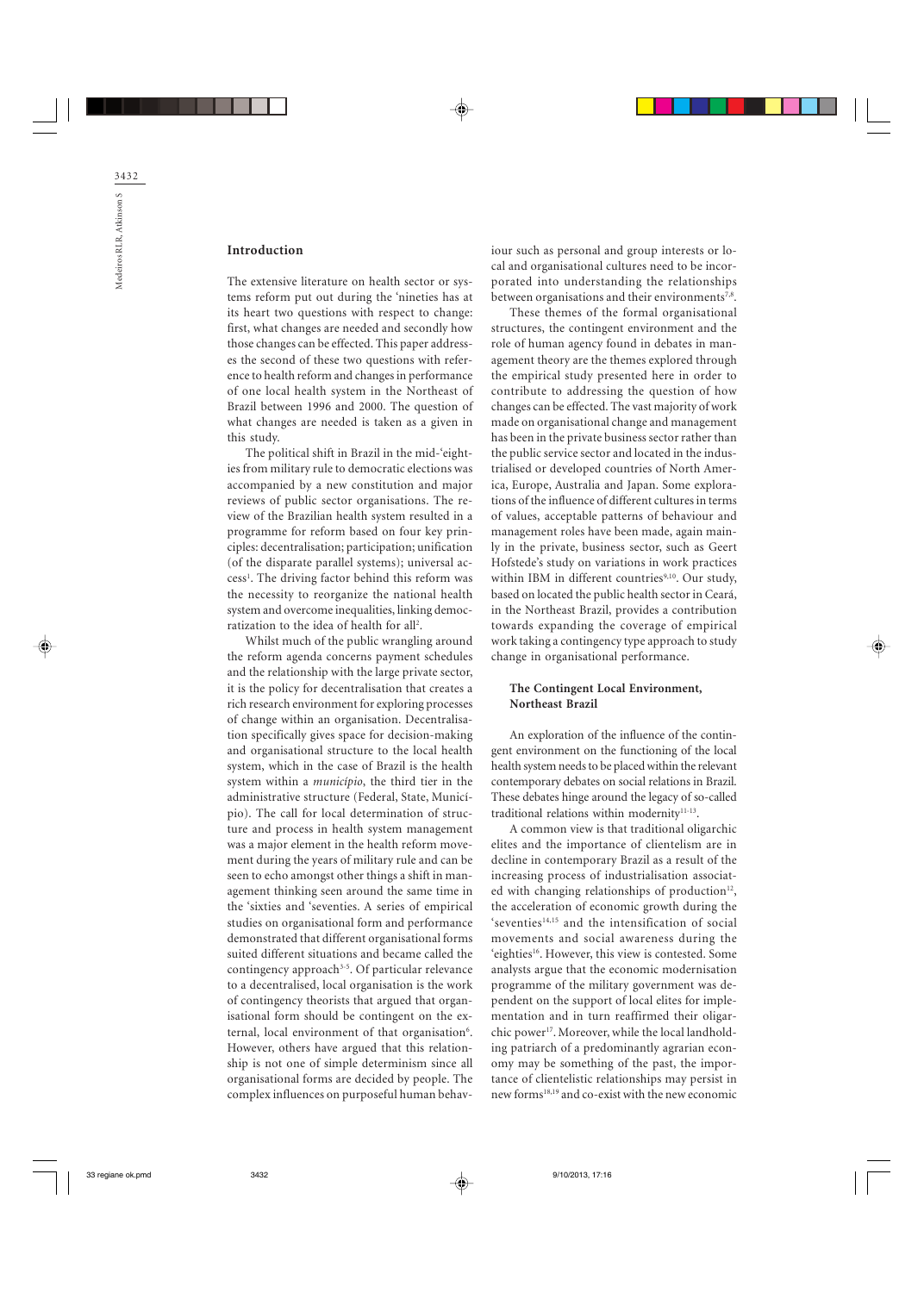forms of industrialisation and liberalism. While social movements have been important in articulating new demands, their organisation has not been sufficient to revolutionise Brazilian social structure. There is greater agreement that any undermining of patron-client relationships has been much slower in the Northeast of Brazil, still largely structured around large landholdings, with this social system explicitly predominant at both local município and the regional state levels well into the 'eighties.

However, since the 'eighties, major social and economic changes have occurred in Ceará combining agrarian land reforms and a great expansion of the industrial sector. In Ceará, a new political alliance made up of business entrepreneurs won the state government elections in 1986 and identified themselves with words such as modernisation, efficiency and took as one of their slogans, 'the fight for the end of *coronelismo*'20-22. This group has now won four consecutive elections for control of the state government covering 16 years up to and including the present. This situation has led to the suggestion that Ceará may have become an exception to the traditional image of the Northeast<sup>15</sup>. Others remain sceptical<sup>23</sup>.

In 1996, we made partial ethnographies of three local health systems and their social and political environments in the state of Ceará to explore variation in health system performance and the role of local social and political factors through a comparative analysis. The findings suggested that the influence of the local history of social relationships and local cultures of political management were by far the most important influences on whether the local health system worked well or not under decentralisation<sup>24,25</sup>. The results echoed Robert Putnam's<sup>26</sup> work over twenty years on local government in Italy in which he concludes that the types of social relationships (often termed social capital) historically developed in a local district determine whether a local government will work well or not and that districts are tied onto these trajectories such that some districts will benefit from being given greater autonomy while others will do badly. These results present a depressing picture of districts trapped into an historical trajectory and also imply that some districts should not be ceded decentralised status. But our study had only compared across geographical location; we decided to return to the worst performing of the three municípios four years later, in 2000, to add in a comparative dimension of time in order to explore the processes by which continuity or change occur.

#### **Methods**

The município selected for the case studies was Caridade in Ceará. The case study município was selected through consultation with colleagues at the Escola de Saúde Pública, Ceará (the Public Health School of Ceará) to represent a site typical of the poor, rural municípios located in the dry, interior regions of Ceará called the Sertões.

The study is based on empirical work using data generated through ethnographic approach. Ethnography can be considered as a means to discover what people understand of their social world and how they define and evaluate things<sup>27</sup> <sup>28</sup>. Therefore, ethnography is highly appropriated methodoly for building an account that describes and interprets the interaction of health system with the social and political characteristics of the local context.

In both time periods, 1996 and 2000, one of the authors lived in Caridade: for fourteen months from February, 1996 to February, 1997 and for six months from January to June, 2000. The first period of field study work is substantially longer since by the second period the author was already well known and accepted in the município, had a good knowledge of the less overt relationships between people there and knew what issues to focus on for the research. A space of four years was the ideal comparative time frame since local governments hold power for four years and both study periods covered the build up to local government elections, a time when relationships of patronage and other personal links become more overt<sup>29</sup>.

The starting point of the analysis was a comparison of the performance of the health system in Caridade in 1996 and 2000, including an evaluation by the population. This in turn indicates what change or continuity there is to be explained. Potential explanatory information was collected on the formal inputs, organisation and procedures of the health system, the informal aspects of management style and how procedures were really carried out and the wider influences of the contingent local political culture or environment within which the health system was embedded.

The author kept an ethnographic diary in both periods of fieldwork in which informal methods of data collection such as observations, attendance at meetings, conversations and so forth were recorded on a daily basis. More formal data collection was made through open interviews, usually tape recorded and transcribed and from official documents, reports and statistics. All qual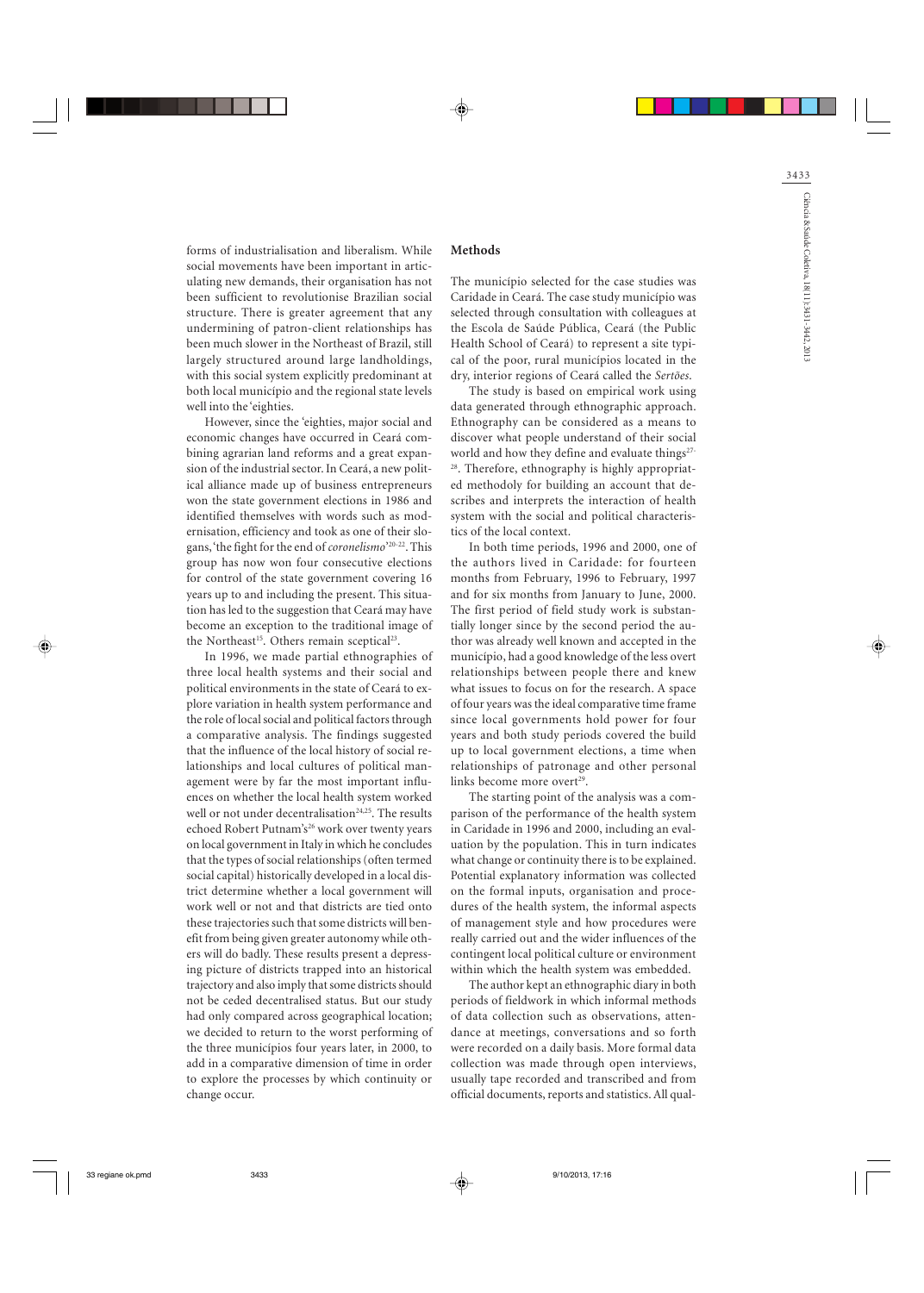itative data from the diary and interviews were coded into topics using the QSR Nud\*ist software package for ease of storage, retrieval and cross-referencing<sup>30-33</sup>.

In 1999, the population of Caridade was 14,665 in an area of 791.70  $\mathrm{Km}^2$  indicating a population dispersed across a large area. In 1958, Caridade was granted the status of município. Since then two main families have dominated the political scene; all prefects have belonged or had affiliation to one of these families. In the more rural areas of the municipality, people still live mainly from cattle-rearing and subsistence agriculture.

The health system in 1996 comprised a Unidade Mista (which is a small hospital that offers out-patient and in-patient care. It is more often found in the rural areas, especially in North, Northeast and Middle West regions of Brazil), a health centre, and four health posts. In 2000 the health system was similar to that of 1996, but one new health post was built.

#### Results

#### Heath system organisation and performance, 1996-2000

Comparing health system performance in both periods of study, a difference emerges. In 2000, the health system demonstrates significant improvement, and despite the challenges of providing health care in remote rural areas, the population had more reliable services. The improvements found can be seen in terms of availability, accessibility and quality.

#### Availability of infrastructure

The network of physical health facilities had been increased slightly with the creation of one more basic health post. In addition, two of the existing health posts had been renovated and expanded in size and capacity. A list of facilities and services offered at each for 1996 and 2000 is given in Chart 1.

### Accessibility to care

Although the network had been slightly increased, the really dramatic improvement in both availability and accessibility had come from the introduction of a programme of Family Health Teams. These are mobile teams comprising a

physician, a nurse, auxiliary and community health worker that are based at one of the health posts but visit other localities on a fixed schedule. This meant that once a week at least, a team was operating at a locality more accessible for the scattered population than the sites of the four health posts or the town centre. This model of health care provision seems to offer a feasible way to extend accessibility for rural populations.

A second cornerstone of an accessible system of health care provision in rural areas is an effective transport network such that patients brought to basic facilities or mobile teams needing more specialised care can be transferred to a hospital relatively easily. While the number of ambulances remained the same in the two time periods, in 2000 they were all well maintained, on the road and being used properly for their medical purposes, which had not been the case in 1996.

#### Quality of care

While there has been a new post built, two upgraded and the introduction of the Family Health Teams, the most important difference between 1996 and 2000 was that the health posts were functioning as they are supposed to. In 1996, two of the health posts were effectively shut and the other two had very little activity at them. Physicians and nurses due to work at the posts on given days of the week would be late or not come at all. They in turn were not paid their salaries on time, or even at all, and had little motivation to work well. The population most often resorted to local political councillors to access transport to the town centre hospital or to get drugs which the councillors would keep at their homes.

When the Family Health Programme Teams were first implemented, they too did not work all that well. But by 2000, the population was much happier with the health care in the município and the most important factors were the good working of the health posts and the Family Health Programme.

A summary of the issues most often commented on by members of the population is given for 1996 and for 2000 in Chart 2. The predominance of negative comments in 1996 changes to a much more positive picture by 2000.

While the local health system in Caridade is still relatively impoverished compared with other places, there have been big improvements in the availability, accessibility and quality of health care provided from 1996 to 2000. This apparent gain in a município which had very poorly run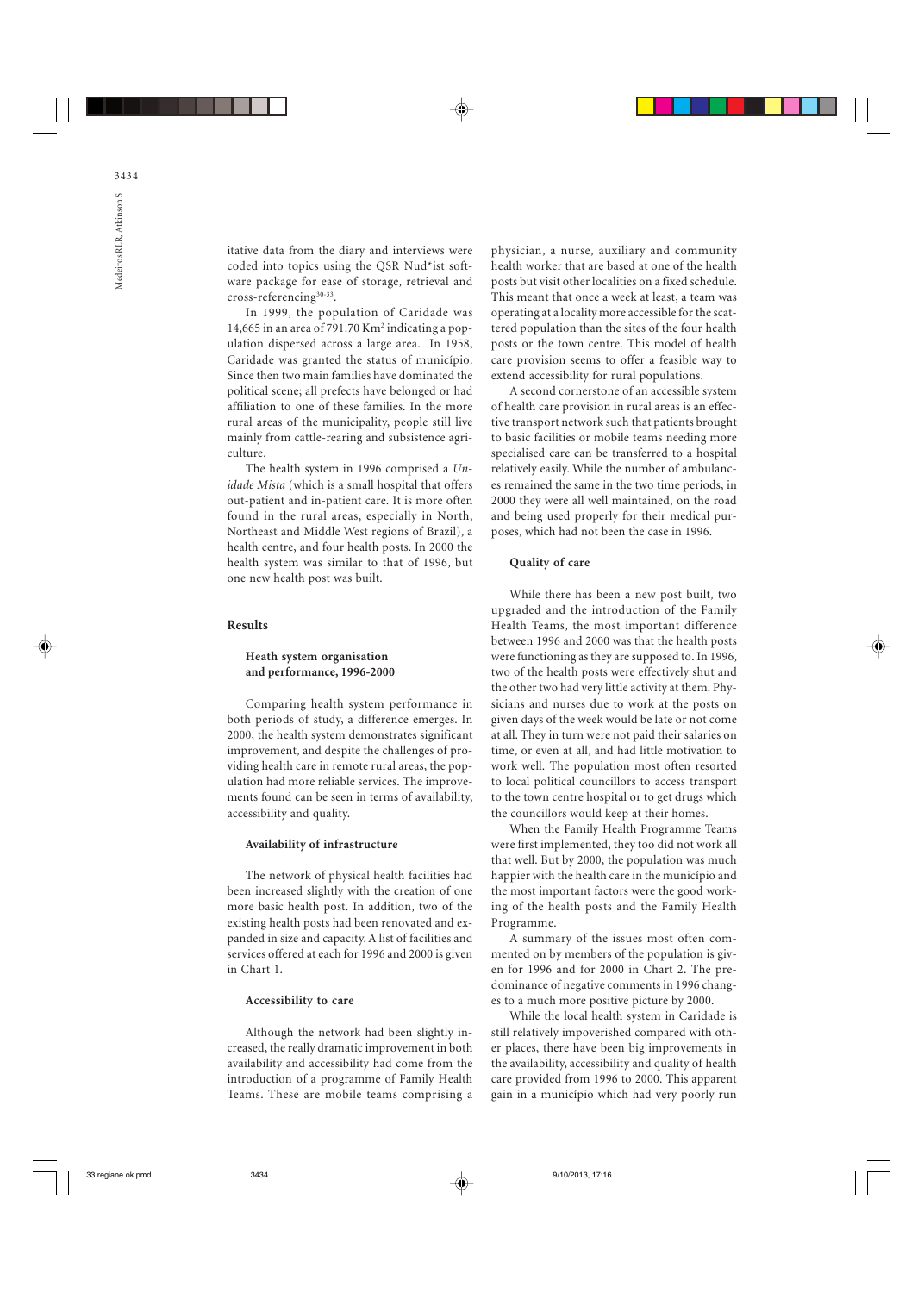| <b>Health Facilities</b>    | Services Provided - 1996                                                                                                                                                                                                                                                                                                                                          | Services Provided - 2000                                                                                                                                                                                                                                                                                                                                                 |
|-----------------------------|-------------------------------------------------------------------------------------------------------------------------------------------------------------------------------------------------------------------------------------------------------------------------------------------------------------------------------------------------------------------|--------------------------------------------------------------------------------------------------------------------------------------------------------------------------------------------------------------------------------------------------------------------------------------------------------------------------------------------------------------------------|
| Hospital<br>(Unidade Mista) | basic services; clinical medicine;<br>paediatrics; obstetrics; antenatal<br>care; vaccination; epidemiological<br>surveillance; laboratory exams;<br>dental treatment; free medicine<br>dispensary; electrocardiogram; high<br>blood pressure control; diabetes<br>control; STD care; gynaecological<br>cancer care; tuberculosis care;<br>hansen's disease care. | basic services; clinical medicine; paediatrics;<br>obstetrics; emergency; antenatal care; child<br>care; family planning; vaccination;<br>epidemiological surveillance; laboratory<br>exams; dental treatmen; electrocardiogram;<br>high blood pressure control; diabetes control;<br>STD care; Gynaecological cancer care;<br>tuberculosis care: Hansen's disease care. |
| Health Centre               | first aid and vaccination; doctor<br>visits once a week (unreliable)                                                                                                                                                                                                                                                                                              | Vaccination                                                                                                                                                                                                                                                                                                                                                              |
| Campos Belos<br>Health Post | first aid and vaccination; doctor<br>visits once a week (unreliable)                                                                                                                                                                                                                                                                                              | first aid and vaccination; medical<br>consultation; dental treatment; antenatal<br>care; child care; family planning; free<br>medicine dispensary; gynaecological cancer<br>care; high blood pressure control; diabetes<br>control; STD care; tuberculosis and Hansen's<br>disease care.                                                                                 |
| São Domingos<br>Health Post | first aid and vaccination; doctor<br>visits once a week (unreliable)                                                                                                                                                                                                                                                                                              | first aid and vaccination; medical<br>consultation; dental treatment; antenatal<br>care; family planning; free medicine<br>dispensary; gynaecological cancer care; high<br>blood pressure control; diabetes control; STD<br>care; tuberculosis and Hansen's care.                                                                                                        |
| Serrote Health<br>Post      | no services provided                                                                                                                                                                                                                                                                                                                                              | first aid and vaccination (lack of material)                                                                                                                                                                                                                                                                                                                             |
| Seriema Health<br>Post      | no health facility available                                                                                                                                                                                                                                                                                                                                      | first aid and vaccination; medical<br>consultation; dental treatment; antenatal<br>care; family planning; free medicine<br>dispensary; gynaecological cancer care; high<br>blood pressure control; diabetes control; STD<br>care; tuberculosis; Hansen's care                                                                                                            |

Chart 1. Services offered in each health facility, Caridade - 1996/2000

Source: Municipal Health Plan and information collected at the health facilities

services in 1996 seems to be encouraging and leads to the question as to what factors have contributed to why and how these changes have been brought about.

## Formal and informal processes influencing health system performance

There have been increases in the formal inputs into the health system. Financial resources were assured from the local government at 15%. Investment had been made into renovation and refurbishment of health facilities and one new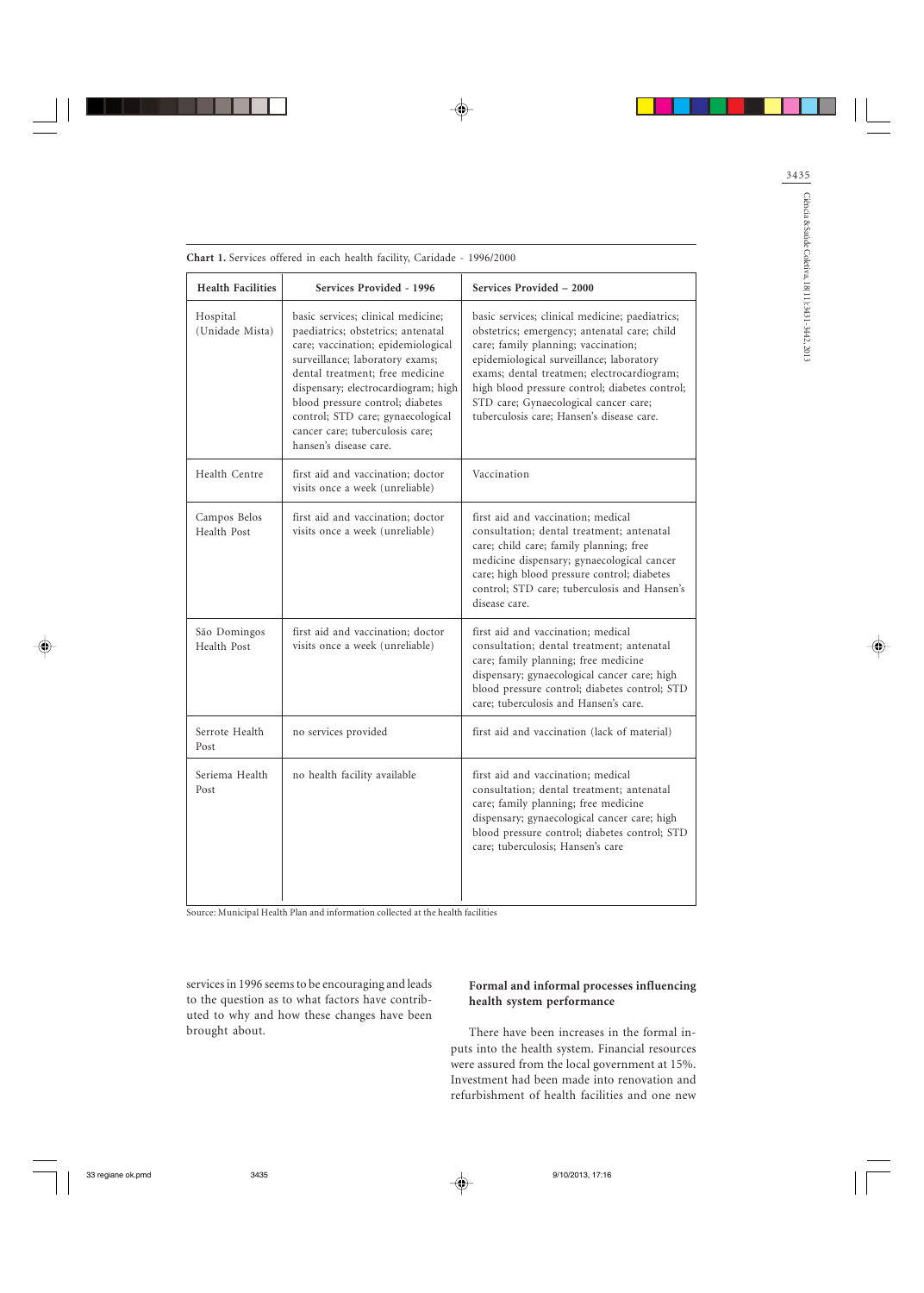| <b>Issues</b>                                                   | Comments - 1996                                                                                                                                                                                                                                                                                                                                                              | Comments - 2000                                                                                                                                                                                                                                                                                                                                                            |
|-----------------------------------------------------------------|------------------------------------------------------------------------------------------------------------------------------------------------------------------------------------------------------------------------------------------------------------------------------------------------------------------------------------------------------------------------------|----------------------------------------------------------------------------------------------------------------------------------------------------------------------------------------------------------------------------------------------------------------------------------------------------------------------------------------------------------------------------|
| Travel<br>accessibility                                         | transport difficulties, have to walk<br>long distances; rainyseason no<br>transport; no phone for calling<br>ambulances; ambulances constantly<br>breaking down; cost of private<br>cars(high for poor people).                                                                                                                                                              | ambulance services operating; telephones<br>installedin many areas, still lacking in<br>some rural localities; local government pays<br>private transport in areas where there is no<br>ambulance, but not uniform system, still a<br>problem in many rural localities                                                                                                     |
| Access to health<br>care and<br>conditions at the<br>facilities | health posts closed or operating with<br>lack of material, no guarantee that<br>the doctors would be there, so have<br>to go to Caridade for even basic first<br>aid; Hospital - lots of patients, so<br>long wait to see a doctor or to do any<br>other medical exams; delays/absence<br>of the physicians; machines necessary<br>for medical tests broken; no<br>medicine. | <b>POSITIVE</b><br>health posts functioning, so do not have<br>to go to the town of Caridade for<br>preventive and basic health care; doctors<br>every day at the health posts; Family<br>Health Teams carry on home visits, so<br>many times do not have to go to the<br>health facilities<br><b>NEGATIVE</b><br>delays/absence of the physicians; not<br>enough medicine |
| Health<br>professionals<br>attitudes                            | superior attitude of health staff<br>(authoritarian, arrogant and rude);<br>treatment depends on who you are;<br>(most of the complaints related to<br>junior staff).                                                                                                                                                                                                        | superior attitude of health professionals<br>(authoritarian, arrogant); most of the<br>complaints related to senior professionals.                                                                                                                                                                                                                                         |
| Services in other<br>municipalities                             | faster attendance; lower cost as get<br>everything they need in one day;<br>more qualified staff.                                                                                                                                                                                                                                                                            |                                                                                                                                                                                                                                                                                                                                                                            |
| Community<br>Health Workers                                     | important programme (positive<br>attitude towards them); Tend to<br>compare to the last ten years, so<br>pointed out that improvement has<br>been made (associated to the<br>community health worker<br>programme and the intensification<br>of vaccination and ante natal care).                                                                                            | important programme (positive attitude<br>towards them)Tend to compare to the last<br>four years, so pointed out that<br>improvement has been made (associated<br>to the operation of the Family Health<br>Programme and the functioning of the<br>health posts).                                                                                                          |

Chart 2. People's evaluation and comments on health care provision

health post had been added to the network. However, many of these observed increased inputs officially should have also been available in 1996. The main difference seen between 1996 and 2000 is not so much an increase in resources but the realisation of resource commitments. Health facilities and the ambulances were functioning as they were supposed to be functioning in 1996 but were not. New inputs came mainly from contracting into the Federally funded Family Health Programme which provides the finance needed to support a number of senior health professionals to work full-time in the município. So the question then is why was the local government more supportive to implementing health care provision according to the system's potential in 2000 as opposed to the neglect seen in 1996?

The municipal health system has always served as an important resource in local struggles for political power. As the most visible aspect of the system, the hospital became the main focus of any investment in health care and the health posts were largely neglected. In addition, local politicians or candidates kept medicines, other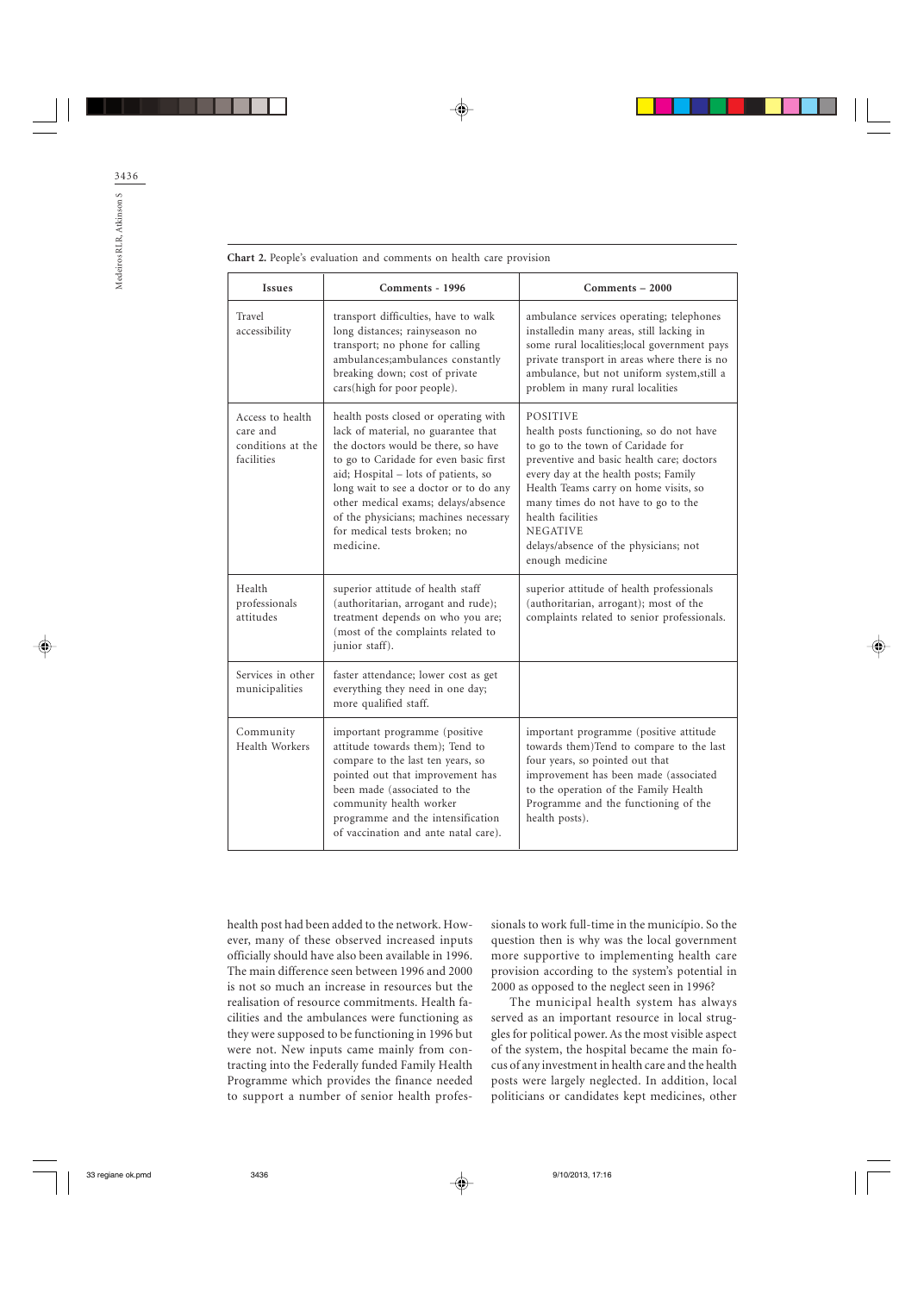supplies and the local ambulances at their homes to distribute to those in need in return for political support. In this way, the provision of health care in Caridade up to 1996 was seen by all as a favour to be bestowed rather than a right of the population.

The local health system at this time had absolutely no control over any of its own resources. On paper, the management structure comprised a Municipal Health Secretary and a local health council with 50% lay representation, supposed to be the main decision-making body. In practice, the local government kept control over the financial and other material resources and thus the Health Secretariat had no control over anything except the day-to-day work-plans of the community health workers.

The relationship between the local health system, the local government and the political culture has been characterised as seamless integration 24, indicating that no boundary exists between health system and local politics. The new government taking up power at the beginning of 1997 came in on a political mandate to improve public services including health. Thus investing in visible inputs and improvements in the network of health facilities was a necessary activity. However, while improvements began to be seen, the municipal health system was still completely under the management of the local government rather than empowered to make its own decisions and manage its own resources. Key positions in the health system were held by family members of the prefect and local politicians retained access to health related resources to distribute as favours.

Initiatives were made to contract to Federal programmes offering resources to support specific kinds of activities, such as the Family Health Programme. However, this programme did not work well until 1999. Thus, in the first two years of the new government, although the provision of health care showed some improvements, the health system remained seamlessly integrated into the local political culture and as such remained vulnerable to the vagaries of politics and political commitment.

In 1999, a major change occurred in the formal organisation of the health system, which gave the Secretariat autonomy to manage its own resources and activities. Recognisable management procedures had been put into place in terms of staff meetings and local community meetings. Teams at the health posts were given some autonomy to manage activities for their area. The

Family Health Programme teams were working well and both health staff and the population recognised a significant improvement in health care provision.

Nonetheless, the impetus for this reorganisation again comes from the political sphere. The management of the local health system was given to a business man who was also influential in the government political party and who was seeking to increase his political profile with the population. This person was able to demand control of the local health system because of his power as financier of the incumbent prefect's political campaigns and also possibly due to inside knowledge of irregularities in financial management procedures. On taking over the health sector, he restructured it creating a new position for himself, that of General Coordinator and appointed as the new Secretary of Health someone who was a business manager by background rather than a physician (and with no family ties with the local administration). Although the General Coordinator's wish for control of the health system is seen as predominantly politically motivated, equally important to his impact on the performance of the health system is the experience in management that he brought to the task. Indeed, his political ambitions did not overrule his professional management views. He was prepared to make political enemies in the interests of the best functioning of the health system. One of the people he replaced in the overhaul of the local health system was the director of the hospital, a nurse who was a cousin of the prefect and member of an influential branch of that family, indeed one with whom the General Coordinator himself had close social affiliations. The nurse was popular locally and there was a major outcry when she was sacked. The General Coordinator took this step because, although she was a good nurse, in his opinion she was not a good manager.

Thus, this one person had a critical influence on the performance of the health system through his personal power to act to reorganise the health system combined with his management vision. Nonetheless, there are other forces at work here that contribute to improving the performance of the health system. The effective management since the General Coordinator took control has meant that the Family Health Programme was working well. The introduction into the município of senior health professionals disrupts the dynamic of traditional relationships of clientelism and favour locally. The professional culture and social status of the physicians and nurses make them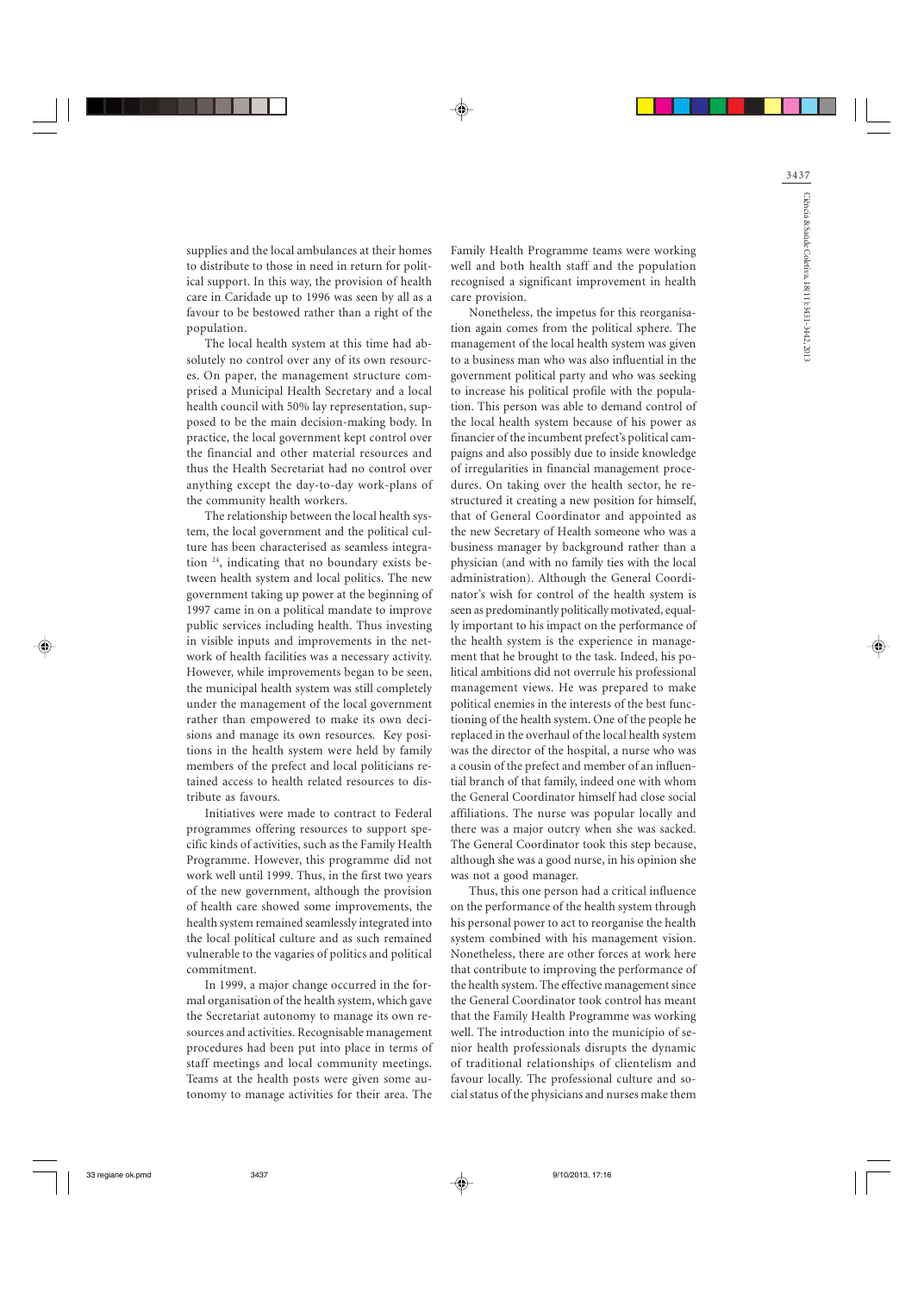unlikely to accept interference from local politicians in their management of the district health care facilities and resources.

Explicit examples of conflict between the old ways and the new abound, but what was clear was that in just a short time, the influence of this professional group had been significant in this respect.

This was reflected in the population's evaluations of health care; that they feel much more that they have a right to seek care rather than having to ask for it as a favour.

In summary, the comparative analysis of the formal and informal aspects of the local health system operations in 1996 and 2000 identify three different sets of relationships between the local political culture and the local health system, each influencing the performance of the local health system differently. In 1996, the health system is subsumed within the political culture with negative effects on its performance. This is termed seamless integration. In 1997, the health system is performing much better but is still seamlessly integrated with local political culture. However, by 2000, a boundary has been established between the political culture and the health system allowing autonomy to the running of the health system. This boundary is nonetheless highly permeable but the relationship with both local government and the local political culture is more one of a positive synergy rather than seamlessly integrated. These relationships are depicted in Figure 1. The improved performance in health care provision in Caridade between 1996 and 2000 is thus associated with two key changes in the informal aspects of local political dynamics: the creation of a boundary, albeit still a highly permeable one, between local politics and the municipal health system; the undermining of patronclient relationships such that health care becomes more of a right than a favour. These aspects in turn are brought about by the actions of a powerful person with a particular vision, indicating the importance of leadership in local health systems, and the disruption to the local dynamics of social and political relations caused by the introduction of a professional cadre.

### Discussion

The interactions depicted in Figure 1 between local political culture, local health system management and performance can be seen also as forming vicious and virtuous circles of influence in 1996 and 1997. The joint influences of leadership and professionalisation serve to break these circles by creating a boundary. This more dynamic view of the research results are visualised in Figures 2 and 3.

The implementation of decentralised health systems always risks becoming caught up in spi-



Figure 1. Relationships between the local health system and the local political culture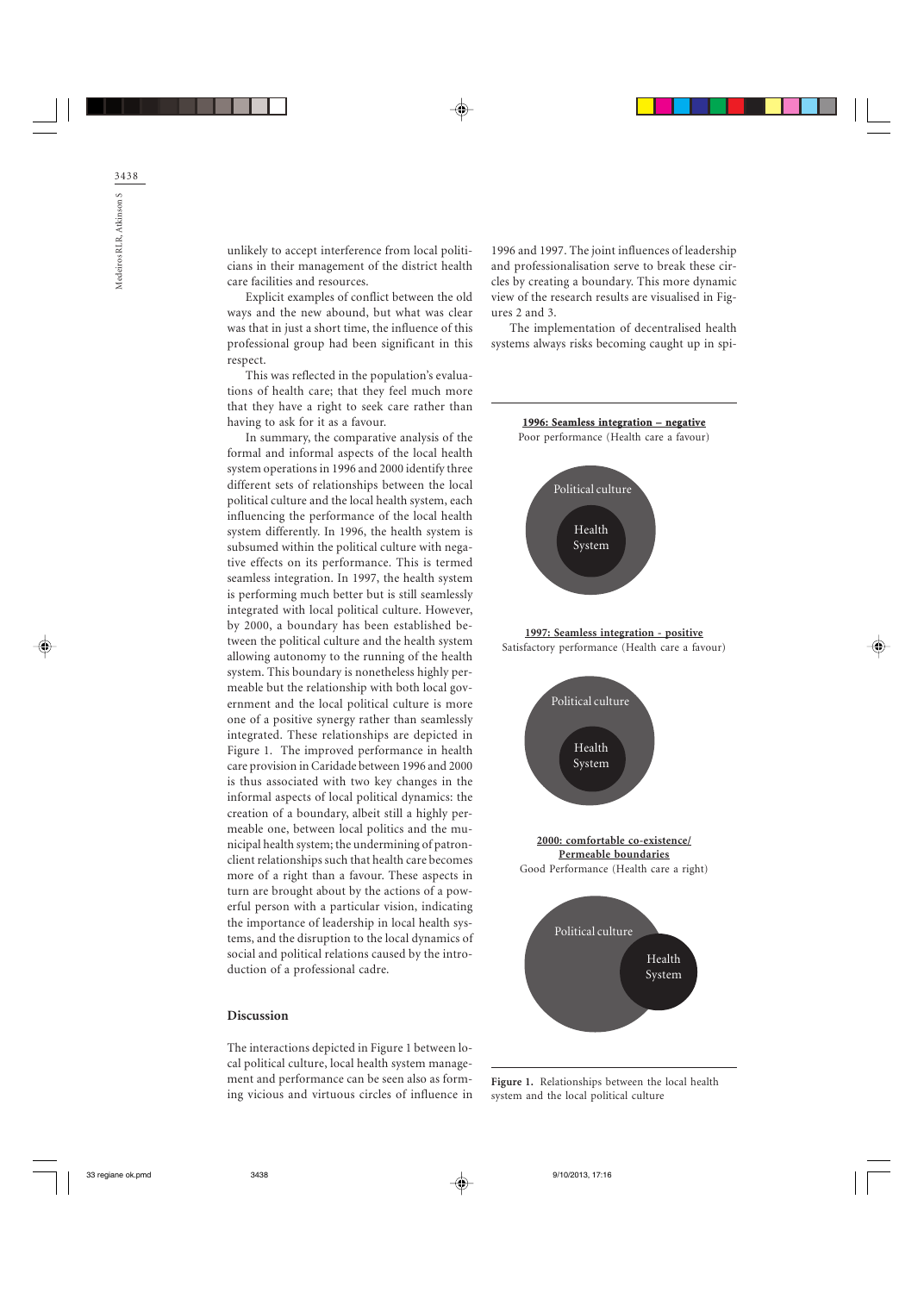

Figure 2. Vicious and Virtuous Circles



Figure 3. Breaking the Circle and Making a Boundary

ralling circles of influence, for good or for bad, virtuous or vicious. In the context of Northeast Brazil, the drawbacks of the virtuous form are in part the system's vulnerability to a change in government and in part the system's tendency to project the attitude of health care as a favour. The operation of these circles and the relationship of seamless integration between the local health system and its embedding political culture echo the

work of Robert Putnam <sup>26</sup> in Italy over twenty years where similar influences of the trajectories of local history and social relations were documented to be the predominant determinants on local government performance. The research reported here presents a rather more optimistic outlook for health system development. Not only is a notable improvement in local health system performance found between the two time periods and not only are these time periods separated by a relatively short time of four years, but also the pervasive influence of traditional clientelistic relations of local political culture have been undermined and some element of a boundary established between the two spheres. This would seem to be a highly interesting finding for those engaged in health systems development and the source of the influences and the implications for policy-makers are explored further in this section.

Decentralisation raises questions related to the importance of different levels or scales of government. Recently, some authors have been discussing the importance of intergovernmental relations and federative coordination of health<sup>34</sup>, understanding that municípios are not isolated entities and to succeed in their process of reform need to compromise with different levels outside municipality borders<sup>35</sup>. The findings from Caridade show that the influence for health care improvement comes from three main sources. One is the role of the Federal government in promoting a particular model of health care, giving value to primary health care and to a family health care model by investing in them and giving the municípios capacity to implement health programmes. The support of the Federal government to this model of health care is especially important for rural municípios that are dependent on the Federal level of government for sources of revenue. This support provides the financial resources to bring a critical mass of senior health staff to the municípios. These professionals in turn bring their own culture of practice and the critical mass engenders peer pressure to perform according to this culture. In addition, the full-time employment and residency in the municipality means that the professionals develop a commitment to place. The second source of influence comes from the State level of government. The State of Ceará strongly supports the municípios in the implementation of programmes, particularly contributing technical support, training and capacity building of professionals. For example, the State offers the opportunity to take a specialisation course in Family Health Care, which gives status to this as a choice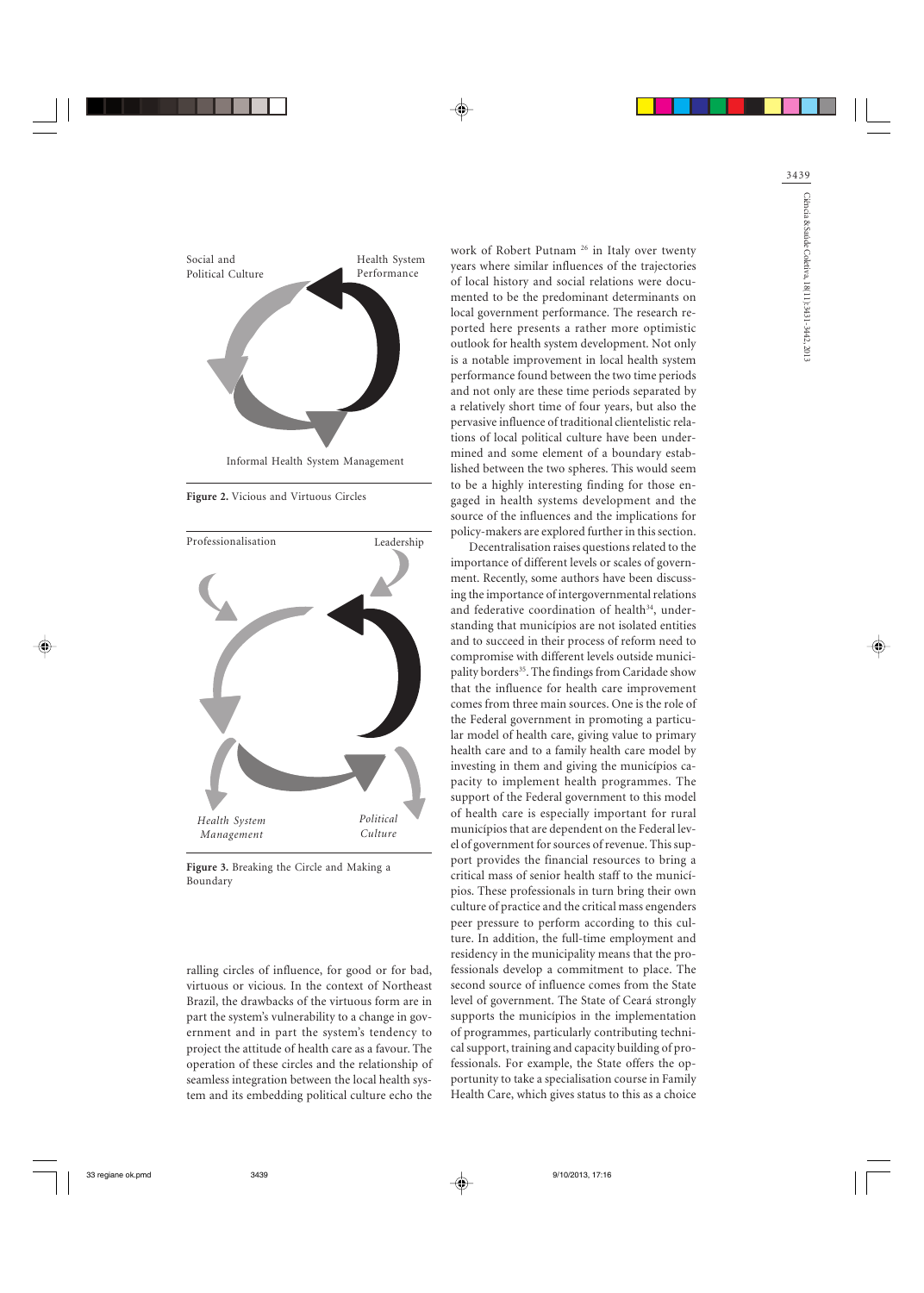of career, which is proving particularly attractive for nurses.

However, the incentives and support from the Federal and State governments were shown not to be sufficient to fully promote improvements. In 1996 the Prefect did not bother to exploit the opportunities offered to support primary health care by the Federal government, and from 1997 to 1999 programmes such as the Family Health Programme were implemented but not working properly. The additional factor needed to promote improvements was the local capacity to manage the health system. The third influence comes then from the local level. From the dynamics of local politics, a leadership figure emerged. This is an individual who along with local power and political interests, comes with personal experience and training in management that contributes to the reorganisation of the health system in the municipality.

The joint action of the Federal government and the local management capacity contribute to break the vicious and virtuous circles established traditionally between the management of the health system and the local political culture. Breaking these circles acts to raise the population's expectations even further, especially after the introduction of the senior health professionals. The intended objectives of the Family Health Programme Teams may be to provide better health care to rural municípios, but the teams gradually create their own relationships locally with the population and the health system. This new set of relationships contributes both to moving the management of the health system onto a different trajectory, away from the spiralling circles of mutually reinforcing behaviours and to undermining traditional local clientelism by establishing a boundary between the health system and the local political culture where health care is now seen as a right rather than a favour.

The results of the research have important policy implications for the management of local rural health systems in terms of the potential actions at different scales in a decentralised health system to improve local performance. The Federal scale can influence the process through incentives and commitment to a model of health care that benefits rural populations. Although this commitment is not enough to ensure change, it is an important incentive in driving small and poor municípios along a defined reform path. The local scale with the specific personality of the leadership then becomes an important issue and raises the question of whether and how this might be replicated in other places. The power base of the leadership cannot be replicated and controlled by the other levels of government. However, as much as the power base, the different vision of management was determinant in the improvements that occurred. This indicates the potential for targeted training in a management culture towards not only local health managers but also the natural local leaders at the decentralised local government scale. Providing this training is a role that can be well taken on by the State scale.

With respect to the role of the population, although it did not play a direct role in promoting an improved health system performance, their action through the ballot box, demonstrating disappointment with the outgoing Prefect in 1996 was important in determining the inputs made to rehabilitate and staff the local health system under the new government. The expressed importance of service provision to the population also made the management of the health sector an attractive arena for the General Coordinator to take over in order to raise his political profile locally. Nonetheless, direct influence from the population is still very limited.

The study of change in the health system performance in Caridade has thus provided an optimistic example of the potential for formal inputs from Federal, State and local scales to disrupt established informal relations of political culture that can dominate the management of local health systems and thereby break the circularity of influence between these. The Caridade case study raises three broader considerations on which to end.

First, most models for policy implementation build on the role of personal or group interests<sup>36-39</sup>. Here, although the General Coordinator is motivated in part by personal political interests, this is not a sufficient explanation for his actions. Thus, the role of values or vision held by key actors is as important an element in explanation as motivation based on personal gain. Research on policy implementation or management tends to have given relatively little weight or indepth attention to the influence of values or vision, the source of these or ways in which these are disseminated.

Secondly, it is almost an orthodoxy in current development literature that local networks of social association are a positive force, sometimes viewed as social capital<sup>40-42</sup>. In the Northeast of Brazil, some aspects of these traditional patterns of social relationships are recognised as more ambiguous in their benefit. Whilst the run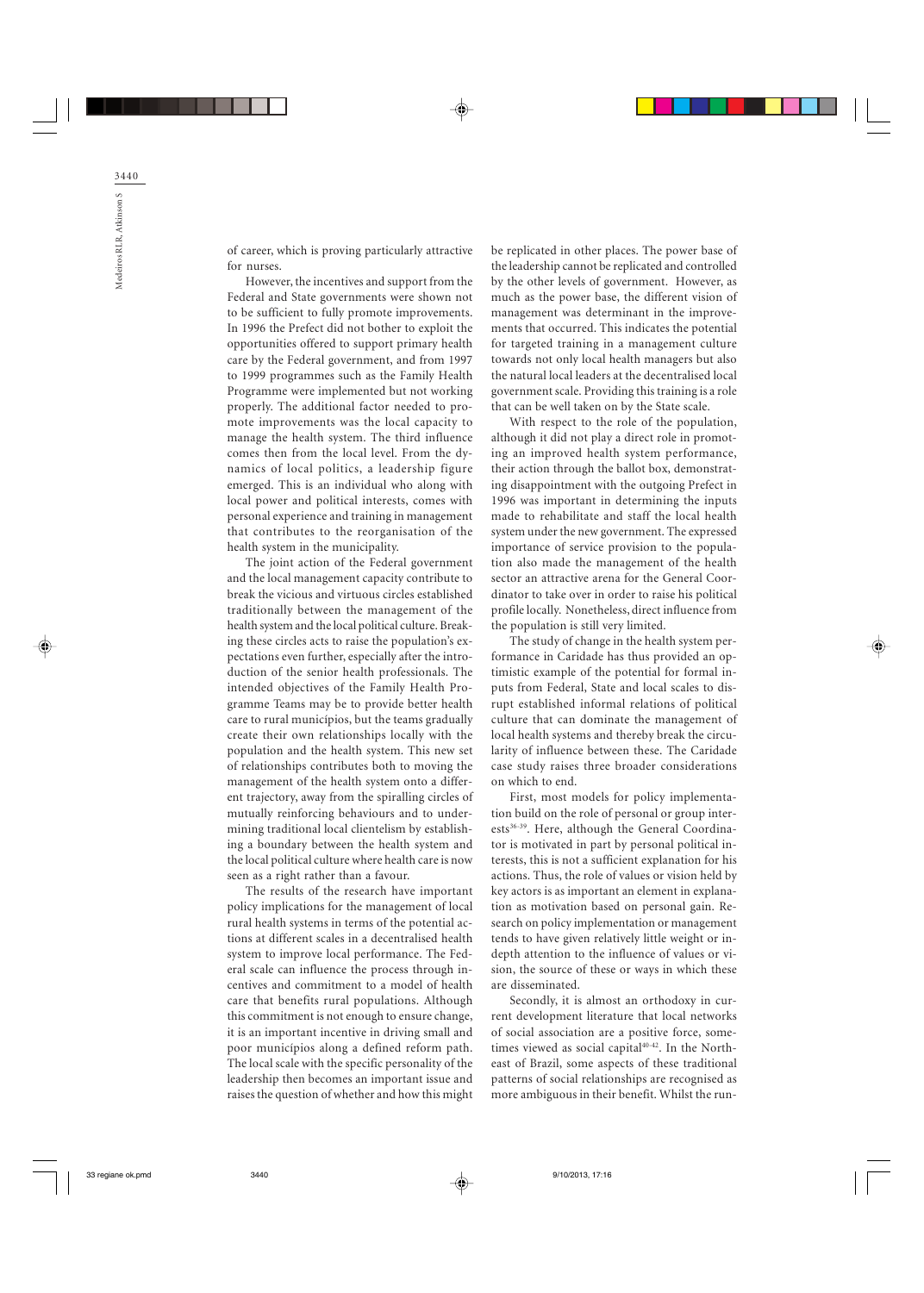ning of the decentralised health system in Caridade remained totally enmeshed within the traditional practices based on personalised, kin and clientelistic connections, the health system performed either poorly or precariously. Only once various forces have undermined the influence of these traditional relationships, at least within the health system, and established alternative ways of working does the health system really start to show substantial and potentially sustainable improvement. Thus, an assumption that local social relations are a good basis for development practice makes far too simplistic a starting point.

Thirdly, much of medical sociology has provided a critique of the autonomy and culture of medical professionals both on systems management grounds such as cost containment<sup>43-45</sup> and on moral or ethical grounds with respect to vested interests<sup>46,47</sup>. The results here indicate an alternative viewpoint. In Caridade, the introduction into the local social interactions of a critical mass of senior health professionals has been one of the key factors that created the distance or boundary between the local health system and the local political culture. As a final comment therefore, the research has indicated the importance of exploring the local meanings and expression of commonly used conceptual categories, such as interests, social capital and professionalisation, for organisations located in their specific contingent settings through detailed empirical study.

### Collaborations

RLR. Medeiros did the field research and worked on the organization, data analysis and theoretical conception of this paper. S Atkinson worked on the organization, data analysis and theoretical conception of this paper.

#### Acknowledgements

The first stage of research was funded by the Department for International Development (UK) and the second stage through studentships for a doctoral study from the Overseas Research Studentship - ORS and the University of Manchester.

#### Referências

- 1. Carvalho GI, Santos L. Sistema único de saúde. São Paulo: Hucitec; 1995.
- Fleury S. Reforma sanitária brasileira: dilemas en-2. tre o instituinte e o instituído. Cien Saude Colet  $2009 \cdot 14(3) \cdot 743 - 752$
- 3. Woodward J. Industrial organization: theory and practice. Oxford: Oxford University Press; 1965.
- 4. Perrow C. Organizational analysis: a sociological view. London: Tavistock; 1967.
- 5. Lawrence PR, Lorsch JW. Organization and environment. Boston: Harvard University Press; 1967.
- 6. Burns T, Stalker GM. The management of innovation. Oxford: Oxford University Press; 1961.
- 7. Trice HM, Beyer JM. Studying organizational cultures through rites and rituals. Academy of Management Review 1984; 9(4):653-669.
- Drucker PF. The futures that have already hap-8. pened. The Economist 1989; 21:27-30.
- 9. Hofstede G. Culture's consequences: international differences in work-related values. Newbury Park: Sage; 1980.
- 10. Hofstede G. Cultures and organizations: software of the mind. London: McGraw-Hill; 1991.
- 11. Faoro R. Os donos do poder: formação do patronato político brasileiro. 9<sup>th</sup> Edition. São Paulo: Globo; 1991.
- 12. Queiroz MIP. O mandonismo local na vida política brasileira e outros ensaios. São Paulo: Alfa-Omega; 1976.
- 13. Leal VN. Coronelismo: the municipality and representative government in Brazil. Cambridge: Cambridge University Press; 1977.
- 14. Roett R. Brazil: Politics in a patrimonial society.  $3<sup>th</sup>$ Edition. New York: Praeger; 1984.